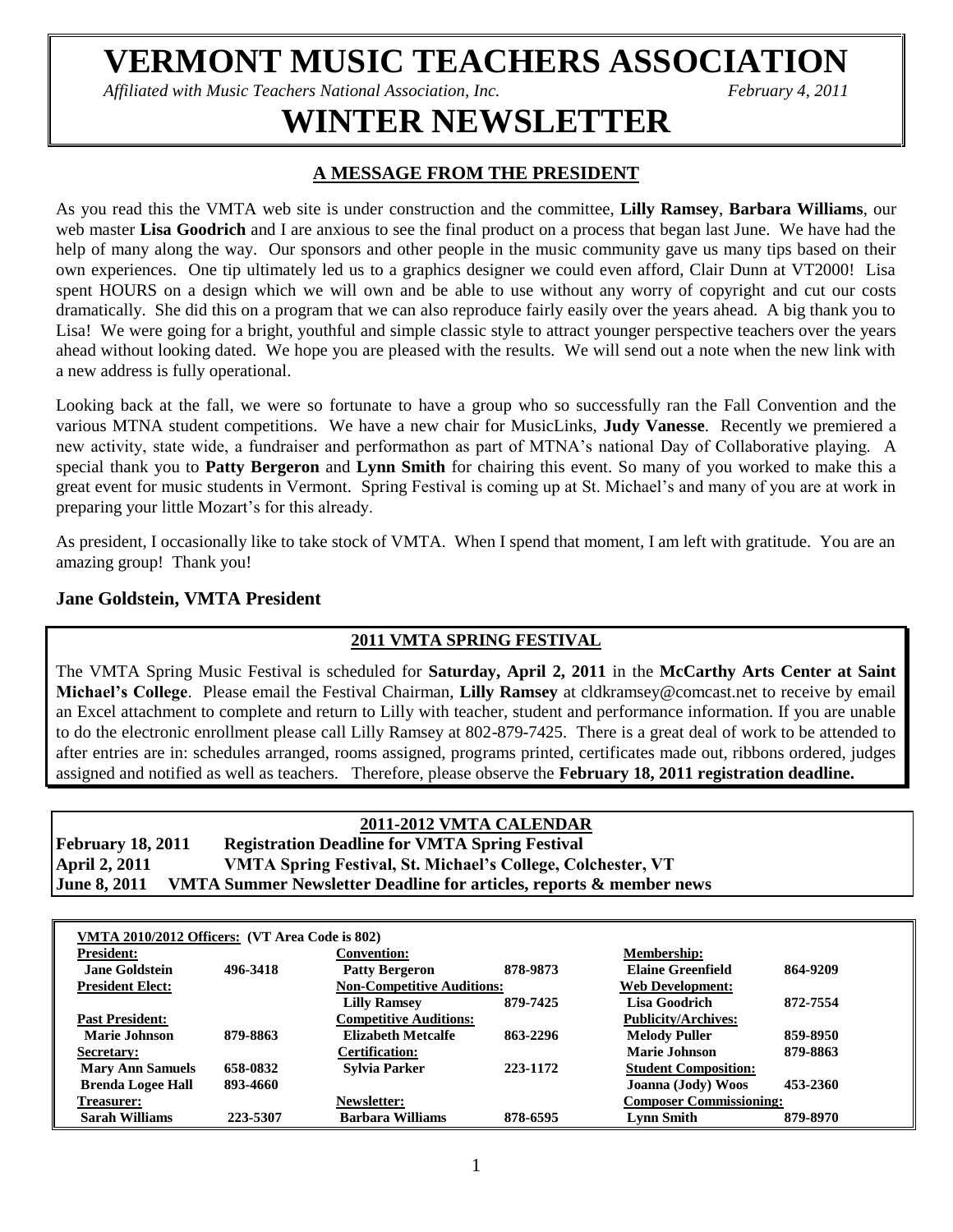

Ellis Music Co. Inc. is proud to support the arts locally and through out New England.

#### **Burlington Branch VMTA**

BBVMTA held its ninth "Monster Concert" on **Saturday November 13, 2010** at the Trinity Baptist Church in Williston. **Ginger Yang Hwalek** of Maine was the Monster Concert Conductor. It was an extremely exciting and valuable experience for all those who participated. BBVMTA commissioned a piece by composer Robert Vandall for this monster concert. The piece, titled Festival Toccata, was an excellent piece to end the concert with.

**Bravo** and **Thank You** to **Patty Bergeron**, **Monster Concert chair**, for all of her hard work and time spent in making this event successful: scheduling the site, coordinating with the piano dealers, assigning parts & scheduling the students in the ensembles, sending out mailings to the piano teachers, and all the other many details. Thank you also to Dick Johnson and Dale Howe of **Frederick Johnson Pianos Inc.,** Ole Hansen of **Hansen & Son Pianos,** and Ed and Emily Hilbert of **Hilbert Pianos Inc.** for their generous support of this event. They provided the use of and moved 5 pianos to the concert site. Thank you to all the teachers who turned pages for the ensembles during the rehearsals and the concert, and to the teachers who supervised the ensemble groups as they waited "back stage" for their turn to perform both at the dress rehearsal and also the concert. Thank you to Barbara Williams who hosted the conductor at her home for the two day event.

The following teachers had students participating in this Monster Concert: **Patricia Bergeron\*, Joan Bach Foster, Ana Gerard\*, Lisa Goodrich\*, Brenda Logee Hall, Gale Hansen-Patenaude\*, Marie Johnson\*, Arielle Hanudel, Elizabeth Metcalfe, Teresa Miranda\*, Susan Nicholas\*, Andrea Orlyk, Lilly Ramsey\*, Mary Ann Samuels, Jina Smith, Lynn Smith\*, Keren Wheeler\*, Barbara Williams\*.** The teachers with the asterisk \* after their name performed in the teachers ensemble.

**Thank you** to **Liz Metcalfe** and **Ana Gerard**, BBVMTA Co-Recital Chairs, for organizing the Dec. 5, 2010 student recital held at St. Paul's Cathedral. There was one recital at 2:30pm and 12 students performed. The students were from the studios of **Patricia Bergeron, Marie Johnson, Susan Nicholas, Paul Orgel, Melody Puller,** and **Barbara Williams.**

Other BBVMTA events this year include: **February 13, 2011 BBVMTA Student Recital 2:30 PM St. Paul's Cathedral** (Postmarked Registration deadline Jan. 29)

**June TBA Year End Luncheon** If you would like to host this function, please contact Patty Bergeron at 878-9873.



## **Central Vermont Activities**

By Jane Goldstein

Nancy Zorn of the Green Mountain United Way sent the following information for your consideration, especially teachers in Central Vermont. They are holding the 5<sup>th</sup> Annual Kaleidoscope of Talent, Saturday, March 5, 2011 at Spaulding High School Auditorium. The object is to showcase local talent and build community. More detailed information and applications are available at their website [www.gmunitedway.org.](http://www.gmunitedway.org/) Click on  $5<sup>th</sup>$  Annual A Kaleidoscope of Talent or on Special Events on the homepage. Nancy can be reached at 229-9532 during office hours for any questions that come up.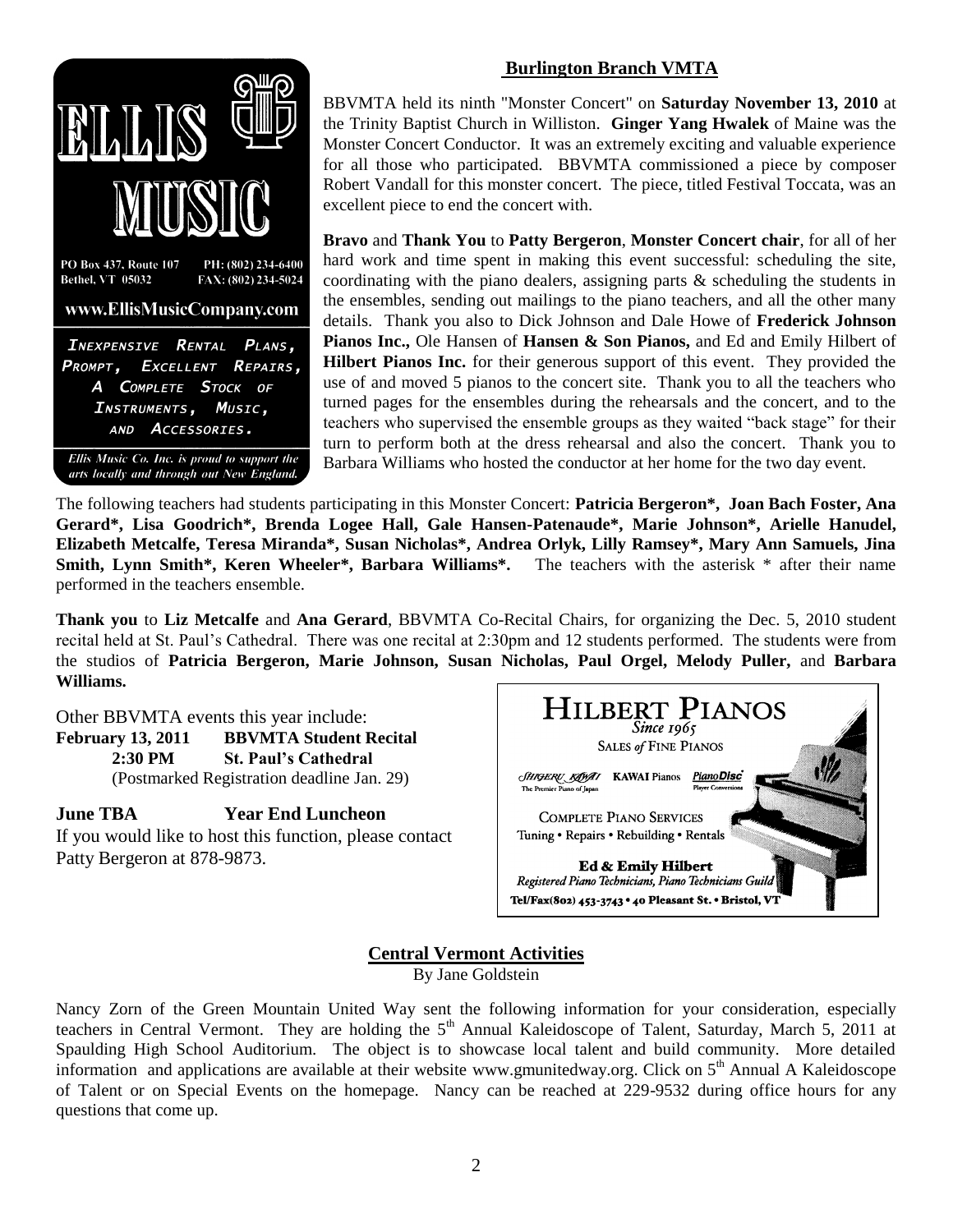**Judy Vanesse** and **Jane Goldstein** will be leading a discussion on professional opportunities in MTNA, VMTA, NHMTA, Musiclinks and other organizations on Wednesday, February 16. The meeting will begin promptly at 10:00 and run to 11:30. Fredrick Johnson Pianos, in White River Junction, graciously offered to host and are helping with the planning. The hope is to introduce and remind teachers in the Norwich/Hanover/White River Junction to groups that could help with their students and their own professional development. We are grateful to FJ Pianos for their continued support in so many ways.



Tel: (802) 295-2674 • Fax: (802) 295-9246 • Email: fjpianos@aol.com

## **SAVE THE DATE**

 **QUAD STATE CONVENTION**

 **October 1, 2011 Tufts, University Boston, MA**

 **Hosted by Massachusetts Music Teachers Assoc.**

 **Check out the June 2011 Newsletter for more details.**

## **MUSICLINK FOUNDATION**

By Judy Vanesse

As music teachers we are always looking for ways to share our gift of music with others. We cherish our students and hope to take them to a level of proficiency that will serve them well throughout their lives.

What can we do about a student who must quit lessons because of a financial hardship within the family? What about those children who have musical potential, but whose families cannot even consider lessons because of financial need?

The MusicLink Foundation is a non-profit organization dedicated to helping link teachers with deserving students to give them the opportunity to have lessons they might not otherwise have. Teachers willing to reduce their fee by at least half can enjoy the support of the MusicLink Foundation in discounted music and teaching materials, assistance with getting their student a practice instrument, reimbursement for out-of-pocket expenses incurred on behalf of their MusicLink student and much more. Join the network of nearly 300 teachers nationwide making a difference in a young person's life.

If you would like to learn more about MusicLink or you are already teaching a child at a reduced rate because of financial need, please contact: Judy Vanesse by email at [jvan2006@comcast.net](mailto:jvan2006@comcast.net) or by phone at (802) 295- 9092. For further information, visit the MusicLink website at [www.musiclinkfoundation.org](http://www.musiclinkfoundation.org/)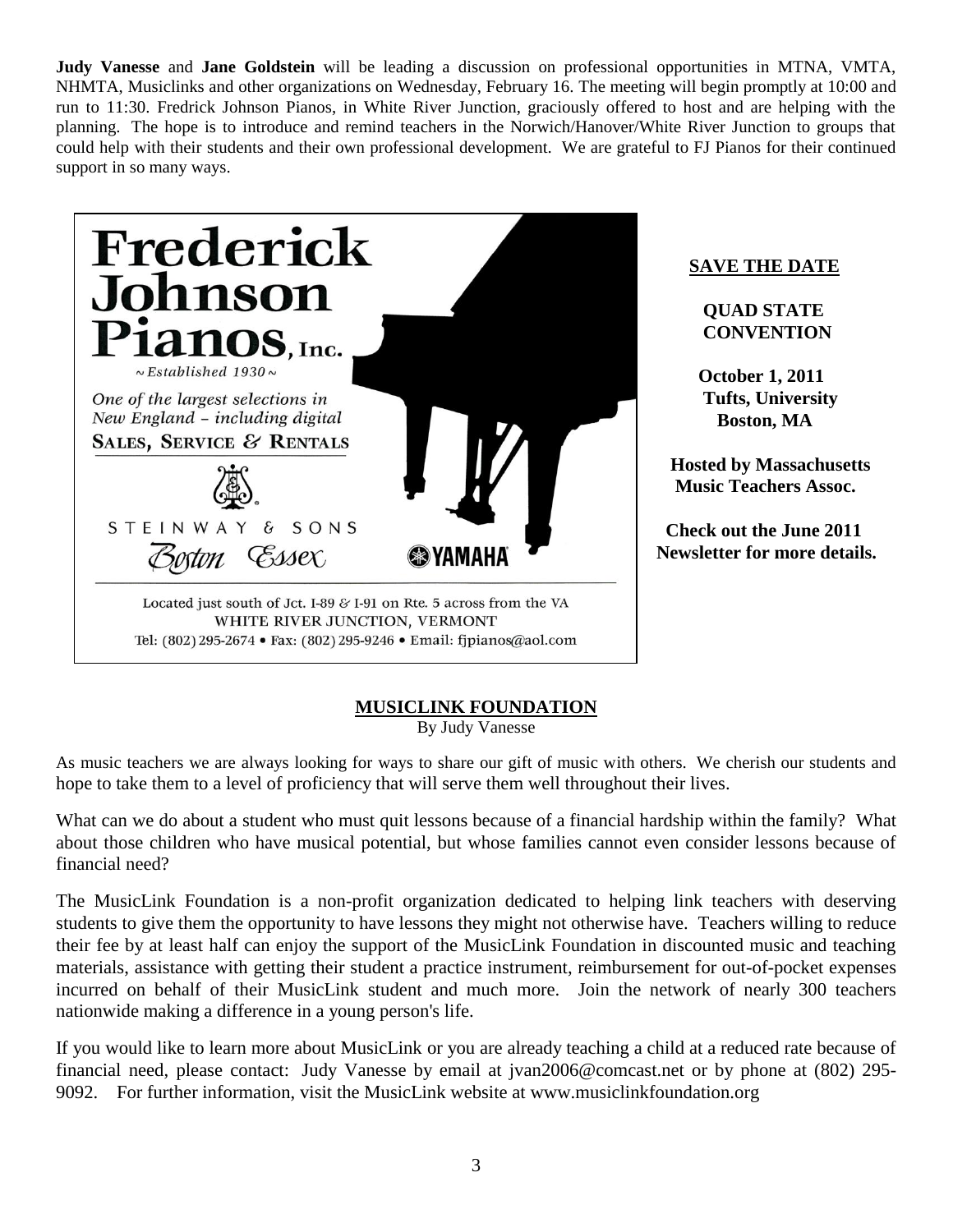## **VMTA Collaborative Music Weekend – Jan. 21-23, 2011** By Patty Bergeron

The University Mall was filled with the sounds of music on the weekend of January 21-23. The VMTA helped in celebrating a year of collaborative music. MTNA named January 22 as the International Collaborative Day of Music.

One hundred and fifty one students from twelve studios provided music for patrons of the mall. Many students performed solo piano works. Some played duets. Others performed in small ensembles inviting their friends to join them (8 guests performed on various instruments). We even had a group of wonderful flutists! It was great seeing the students collaborating to make such beautiful music.

Another aspect of collaborating came from the fact that we asked the students participating to find sponsorship. Monies raised from sponsorship is being donated to Camp Ta-Kum-Ta. It is quite impressive to see how generous people can be and to see how they support these fine musicians. Final totals are not yet determined, but the donation should be more than \$5,000! Two students that participated in this event do attend Camp Ta-Kum-Ta.

Co-chairs of the Collaborative event were **Patty Bergeron** and **Lynn Smith**. Teachers that had students participating were: **Patty Bergeron, Jane Goldstein, Lisa Goodrich, Norine Grant, Marie Johnson, Laurel Maurer, Elizabeth Metcalfe, Lilly Ramsey, Mary Ann Samuels, Jina Smith, Lynn Smith,** and **Barbara Williams.** 

The VMTA is also lucky to have such wonderful sponsors for this event. **Hilbert Pianos** provided a beautiful Kawai grand for the students to play. What a treat! **Green Mountain Piano Moving** provided their services moving the piano. Quite an impressive thing to watch. **Physicians Computer Company** sponsored the cost of using the mall. PCC is the proud sponsor of the Lake Champlain Chamber Music Festival. If you can, these concerts are well worth checking out. We also thank the University Mall, IHOP and Essex Outlet Cinemas for providing gift certificates. **Thank you to all that made the event such a success!**

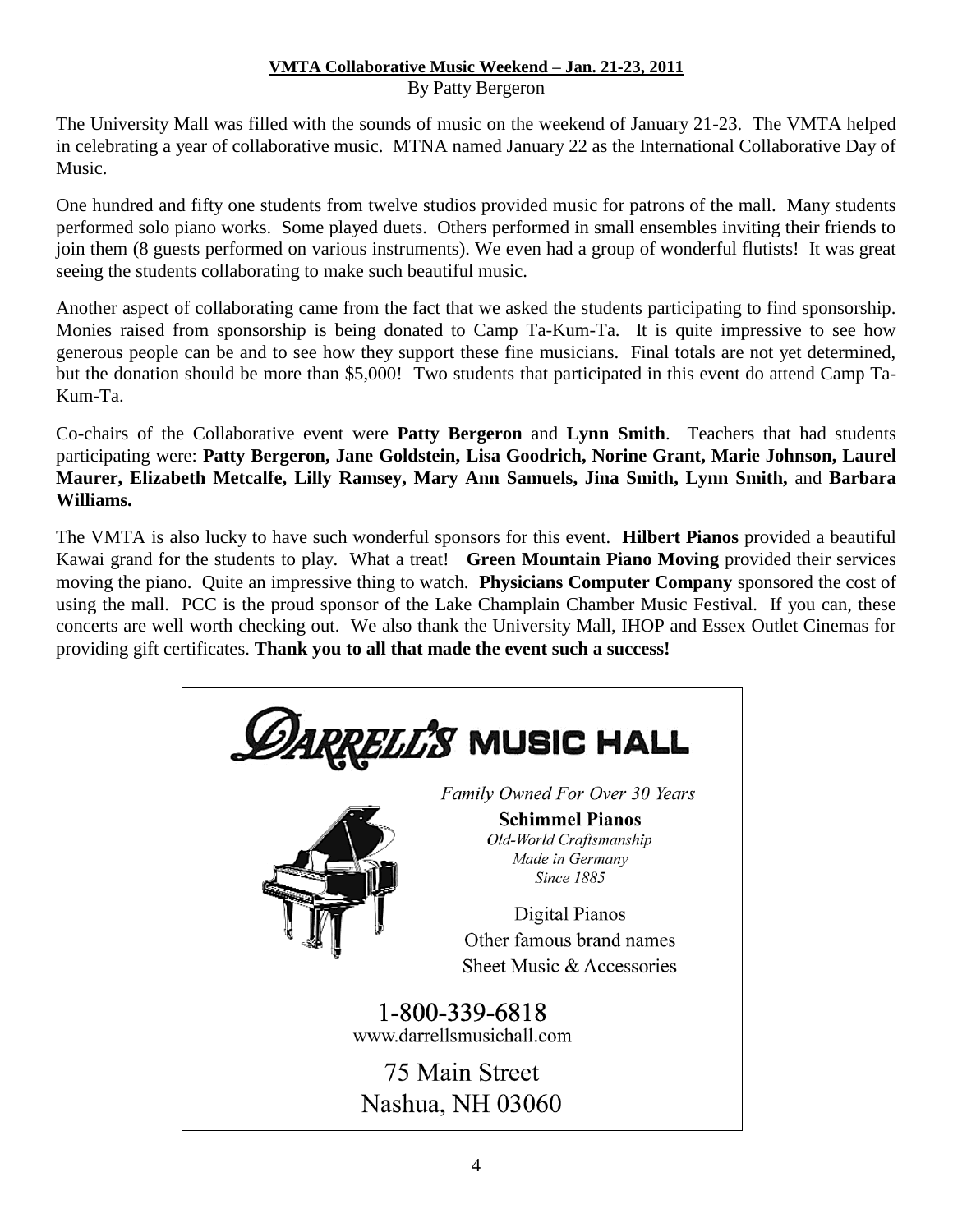## **VMTA Level of the 2010-2011 MTNA Student Performance Competitions**

By Elizabeth Metcalfe

Anthony Speranza went to Eastern Division as the Vermont Representative in the Young Artist Woodwind Division. He did not place in that competition. However he was part of a Saxophone and Piano Trio who won the Chamber Music Performance Competition. He is a student at Hartt Music School in CT but his address is Vernon, VT.

## **VMTA Level of the 2010-2011 MTNA Student Composition Competition**

By Jody Woos

Last fall, we had one entrant in the 2010-2011 Composition Competition, who went on to represent Vermont in the Eastern Division Competition. Ivan Voinov studies piano and composition with **Paul Orgel** and entered in the Senior category with his piece, *Emerald Sunrise*, scored for flute, euphonium, harp, violin, viola, violoncello, contrabass, and percussion. Our judge this year was Matt Podd, originally from Vermont, and now living in New York City. Matt completed his undergraduate degree in composition at Ithaca College and went on to do his masters at Eastman. Matt's report to us and to Ivan gave very thorough and thoughtful comments on the piece's rhythm, harmony, melody, timbre, stylistic continuity, and form/structure. Both Ivan and Paul Orgel found the report constructive and useful for Ivan's future development as a composer. The Eastern Division Composition Competition results were recently announced. Benjamin Nuzzo from Massachusetts, a student of Alla Cohen, was the winner and will go on to the National Competition this spring.



## **2010 VMTA Fall Convention**

On October 9, 2010 VMTA Fall Convention was held at Richmond Library Performance Room. All who attended were treated to a wonderful day with clinician Joanne Haroutonian. Workshops presented were **Beyond the Notes: Lessons that Realize the Total Value of Music, A Palette of Touches, Stylistic Subtleties: Guiding Students on the use of Rubato, Pedal, Nuance** and **Creatively Exploring Music Theory.** 

There were excellent handouts given to the teachers prepared by Joanne Haroutonian. Congratulations to Kailey Yang, student of **Barbara Williams** and to Chelsea Huber, student of **Lynn Smith,** who were the "student volunteers" that Joanne worked with to demonstrate in two of the workshops. Frederick Johnson Pianos was on hand with a wellstocked supply of literature for us to peruse and purchase.

Thank you to **Patty Bergeron** who organized this convention and to **Jane Goldstein** for hosting Joanne for this event.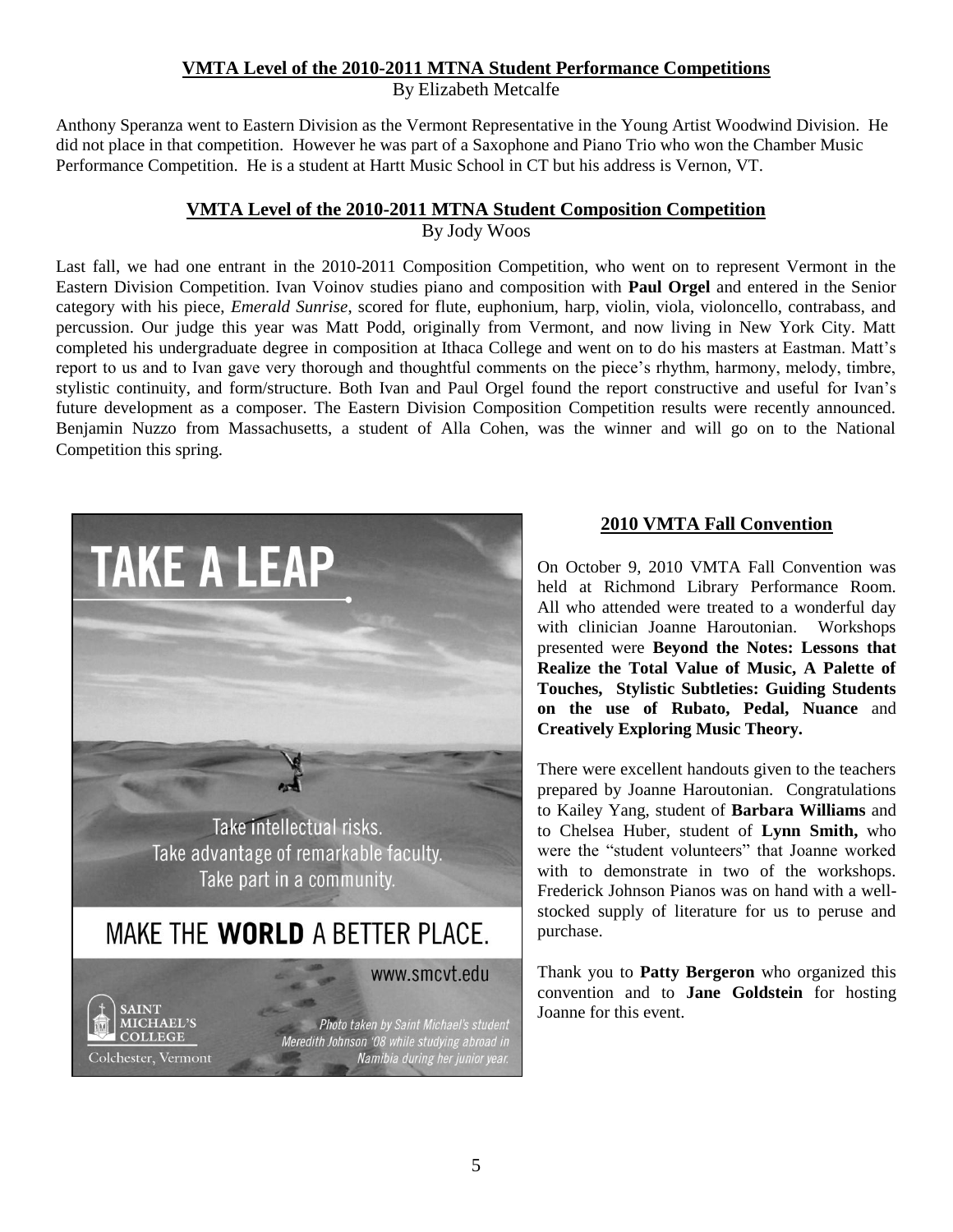## SUCCESSFULLY PREPARE YOUR STUDENTS FOR MTNA AFFILIATED STATE THEORY TESTING!



## **EXPLORATIONS IN MUSIC**

by Joanne Haroutounian Books 1 through 7

A curriculum teaching theory from start to finish, spanning from primer to advanced levels ... Comprehensive, flexible, easy to teach and students love it!

Explorations in Music is a landmark text that will enrich the learning process in the studio of any teacher who uses it" American Music Teacher Dr. Scott McBride Smith

**EXPLORATIONS IN MUSIC KOS** Neil A. Kjos Music Company - Publisher 1-800-797-KJOS · www.kjos.com

**NN1026P** 

## **Marie Helene Belanger Arielle A. Hanudel**

1820 Route 14 80 Park Street East Calais, VT 05650 Essex Junction, VT 05452 info@GreenMountainSchoolofPiano.com gracenotespianostudio@gmail.com 802-456-7035 802-876-7498 Piano Piano, Violin, Theory

## **Judy Vanesse**

267 South Street Wilder, VT 05088 jvan2006@comcast.net 802-295-9092 Piano, Voice, Accompanying

**Judy Vanesse** became interested in music at an early age. She began playing by ear at age 4 and began private instruction at 7. After 8 years, she began her studies with Denver Oldham, a Juilliard graduate who resided in the same town in NY. She studied with Mr. Oldham prior to entering music school in North Carolina where she received a bachelor's degree in music education, piano



major, voice minor and transferred to Chapel Hill to pursue a degree in church music. After returning to NY she worked for RCA records for the piano and opera producers while teaching piano at the LI Association for Performing Arts, directed by Denver Oldham. She vacationed and subsequently moved to Bermuda where she studied with professor Geoffrey Tankard of the Royal School of Music. She studied for 5 years with Professor Tankard, sat the Royal School Exams in the practical (piano performance) and the theory elements through the final exam receiving the prestigious Feraz Award for pianist of the year in 1975 and 1976. Judy was the principal pianist with the Bermuda Opera Guild and Gilbert & Sullivan Societies. She has been a church musician conducting cherub choirs, youth choirs, adult, mens' choruses and accapela groups of up to 200 members strong, handbell choirs and small instrumental groups both in NY, Bermuda, Florida and Vermont. She has taught piano for over 30 years.

## **VMTA MEMBER NEWS**

**New Phone number:** Andrea Orlyk 802-489-5388

#### **We welcome new members:**

#### **Jennifer Mary Groves**

23 Elmer Place Milton, VT 05468 grovesjennifer@sbcglobal.net 802-893-8454 Flute

## **Carol Hewitt**

5 Tower Terrace Burlington, VT 05401 carolchewitt@yahoo.com 802-863-5732 Piano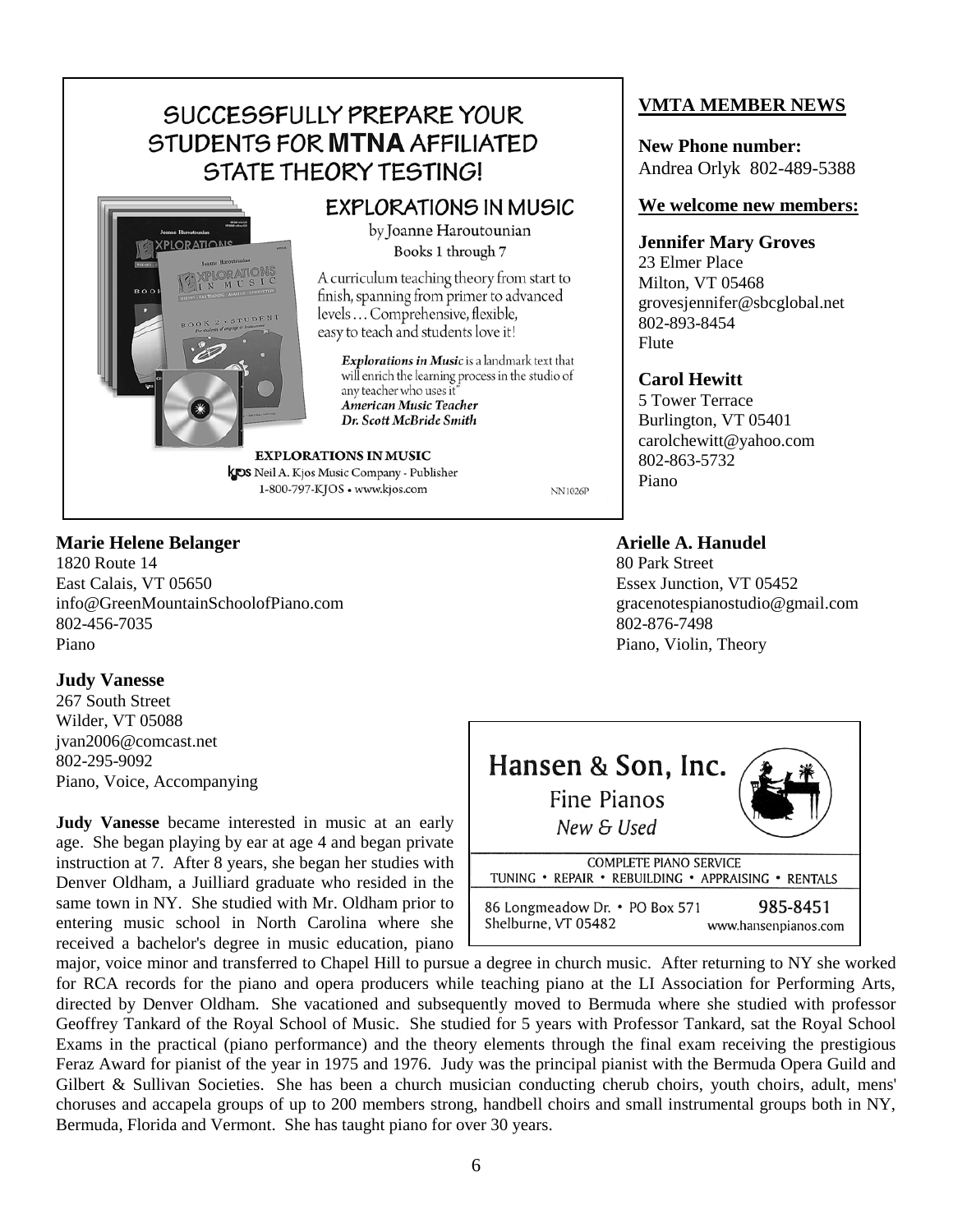

From retired VMTA Member **Joyce Flanagan**: Want to read articles about famous pianists such as Artur Rubenstein, Claudio Arrau or Vladimir Ashkenazy? Or peruse articles on how to teach teenage beginners or see illustrated bars on how to teach pedaling or memorizing? Or get all sorts of teaching advice from the beloved Frances Clark? Come and take a pile of "The Clavier" magazines, from the 80s through 2002 that are piled under my desk. Contact Joyce at flanagan.tj@gmail.com

From **Paul Orgel**: TWO concerts of Romantic Era chamber music. The concert held Feb.  $1<sup>st</sup>$  at St. Michael's College celebrated Schubert's birthday (one day late.) The program included Robert Schumann, Three Romances, Op. 94, Frederic Chopin, Barcarolle, Op. 60, Edvard Grieg, Violin Sonata No. 1 in F, Op. 18 and Franz Schubert Piano Trio No. 1 in B-flat, Op. 99. The performers were Laurel Ann Maurer, flute, Ira Morris, violin, John Dunlop, cello,

Paul Orgel, piano. The second concert will be held on Friday Feb. 11<sup>th</sup> at 7:30pm in the UVM Recital Hall, free admission. The program will include Ludwig Van Beethoven, Violin Sonata No. 5, Op. 24, Robert Schumann Fantasy Pieces, Op. 73 for cello and piano, Franz Schubert and Carl Loewe "An die music", "Der Erlköni": 2 settings and the Franz Schubert Piano Trio No. 1 in B-flat. The performers will be Colleen Jennings, violin, Ira Morris, violin, John Dunlop, cello, Erik Kroncke, bass and Paul Orgel, piano. Also, news about my students: Kevin Wang, a junior at South Burlington High School, was the winner of the Vermont Philharmonic's Jon Borowicz Concerto Competition and will perform Gershwin's "Rhapsody in Blue" on Feb. 5 at the Elley Long Center and Feb. 6 at the Barre Opera House. Former student Samantha Angstmann, now a sophomore at the New England Conservatory, is a co-founder of the Burlington Ensemble, a new chamber group with a busy concert schedule.

From **Stuart Carter**: Six students auditioned for All State this year. All of them improved so much, it surprised me. I've several intermediates in a growth pattern right now. Some experiment with jazz, others with classic playing styles. Recent additions to my informal curriculum include lessons in practice strategies, attitude growth, using music practice as a model for learning other subjects, and completing assignments. Ever notice how students don't get they should practice what you covered in the previous lessons? Right now, my students are being held accountable for their assignments. If they can't do what we covered previously they practice it in the lesson, right then. Some are amazed at how much had been covered in the lesson that they never heard of before! Talk is cheap, practice builds skills.

**Elaine Greenfield**, half of the Transcontinental Piano Duo, announces a new CD, with duo partner Janice Meyer Thompson of Arizona State University. *French Four Hands with the Elegant Erard (1877)* is being released this month by Centaur Records. Elaine and Janice plan a release concert here in Burlington on May 20th, which will feature selections from the CD with the opportunity to hear the recorded version, on an historic instrument of the period, as a comparison. The CD will available at the concert, and is currently available by contacting Elaine Greenfield. It is also available from Centaur Records, Amazon, and iTunes. While Ms. Thompson is in town, she will conduct a master class, free and open to the public, on Saturday, May 21st, St. Paul's Cathedral, 9:30 am - noon. The Duo is also in the process of designing a new website, which will soon be on line as [http://www.TranscontinentalPianoDuo.com.](http://www.transcontinentalpianoduo.com/) All of the Duo's recordings will be available there. Greenfield Piano Associates will perform their annual recital Friday, June 3rd, St. Paul's Cathedral, 7:30 pm.

**Jody Woos**, executive director of the Green Mountain Suzuki Institute (GMSI), is pleased to announce to all VMTA members that this year's institute will offer piano teacher training for Suzuki Book 1. Joan Krzywicki from Pennsylvania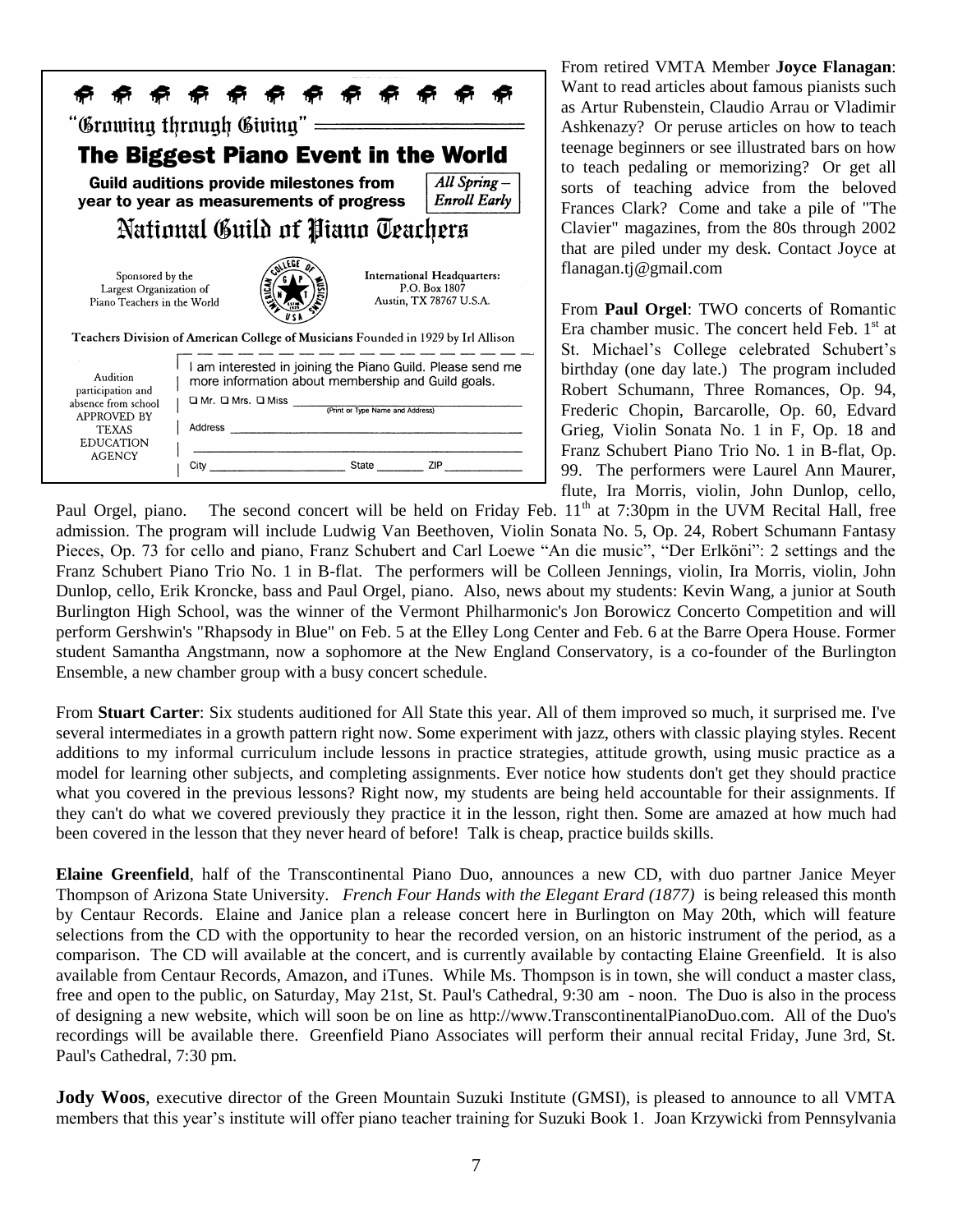will offer the eight-day course during the July institute, beginning on Sunday, July 10 and continuing through Sunday July 17. The course consists of 28 hours of class time and a minimum of 15 hours of observation time. GMSI offers a unique opportunity to observe 17 master instrument instructors including VMTA members **Marilyn Taggart** (piano), **Cynthia Huard** (piano), and **Laurel Ann Maurer** (flute). There are a number of prerequisites for this course. See the GMSI website, [www.greenmountainsuzukiinstitute.org](http://www.greenmountainsuzukiinstitute.org/) for more information, or contact Jody at 802-453-2360 or [jwwoos@gmavt.net.](mailto:jwwoos@gmavt.net)

Tim Woos, former piano student of **Cynthia Huard,** and now studying composition at the Curtis Institute of Music, was one of four Young Composers at the first Lake Champlain Chamber Music Festival (LCCMF) in 2009. Soovin Kim, LCCMF Artistic Director, has decided to program Tim's *String Quartet* as part of the festival's Winter Encore series. In addition to Tim's piece, the concerts will include works by Murray Shafer, David Ludwig, Antonin Dvorak and Franz Schubert. Performers at the concerts will be Soovin Kim (violin), Hye-Jin Kim (violin), Hsin-Yun Huang (viola), Edward Arron (cello,) Peter Wiley (cello) and William Tiley (bass). Concerts will take place on February 25 in Plattsburgh and on February 26 at the Elley-Long Music Center in Colchester. Tickets are available through the Flynn Center Box Office.



## **The Governor's Institutes on the Arts**

**Want your students to have what many Vermont teens call** *"the best experience of my life"?* Watch for information in your schools about The Governor's Institutes on the Arts held June 26-July 10, 2011 at Castleton State College. Sing, dance, sculpt, draw, write, act, compose are only a few of the amazing offerings! GIA is devoted to creativity, collaboration with professional artists, and looking at the world in new and inspiring ways. If your students love drama, visual arts, music, writing, or crafts, help them apply and they may join us at GIA and become part of a passionate learning community of people just like themselves. Scholarships are available!

The Governor's Institutes of Vermont offer intensive, participatory experiences to motivated teenagers interested in learning more about areas they are passionate about, such as the Arts, Asian Cultures, Engineering, Information Technology,

Math, Science and Technology, or Current Issues and Youth Activism. Seven residential summer Institutes and one interdisciplinary Winter Weekend Institute provide affordable opportunities for every Vermont  $9<sup>th</sup>$  to  $11<sup>th</sup>$  grade to meet professionals and peers from around the state on college campuses, have fun, and enhance their academic credentials. Please visit www.giv.org for more information or call Coleen at 802-229-4757.

## **2010-2011 VMTA Sponsor Advertisers**

**Jane Goldstien**, VMTA President, reports that **VMTA Full Year Sponsor Advertisers** for 2010-2011 are: **American College of Musicians, Darrell's Music Hall, Ellis Music Co. Inc., Frederick Johnson Pianos Inc., Green Mountain Piano Moving, Hansen & Son Inc., Hilbert Pianos, Neil A. Kjos Music Co., Physician's Computer Co.,** and **Saint Michael's College.** We also thank the contact persons for each of the above businesses: Pat McCabe-Leche, Michele Edington, Joan Ellis Tabor, Dale Howe & Dick Johnson, Lowell Trecartin & Sarah Rollins, Ole Hansen, Emily & Ed Hilbert, David Paul, John Canning, and Susan Summerfield. Their ads were published in the 2010-2012 VMTA Membership Directory. Their ads are also published in this 2011 Winter Newsletter, and will be published in the 2011 Spring Festival Program and in the 2011 Summer (June) Newsletter. The **Spring Festival Sponsor Advertisers only** is **BBVMTA.** Their ad will be published in the 2011 Summer (June) Newsletter and the 2011 Spring Festival Program. **VMTA** sincerely **thanks** all these businesses for their generosity and support.